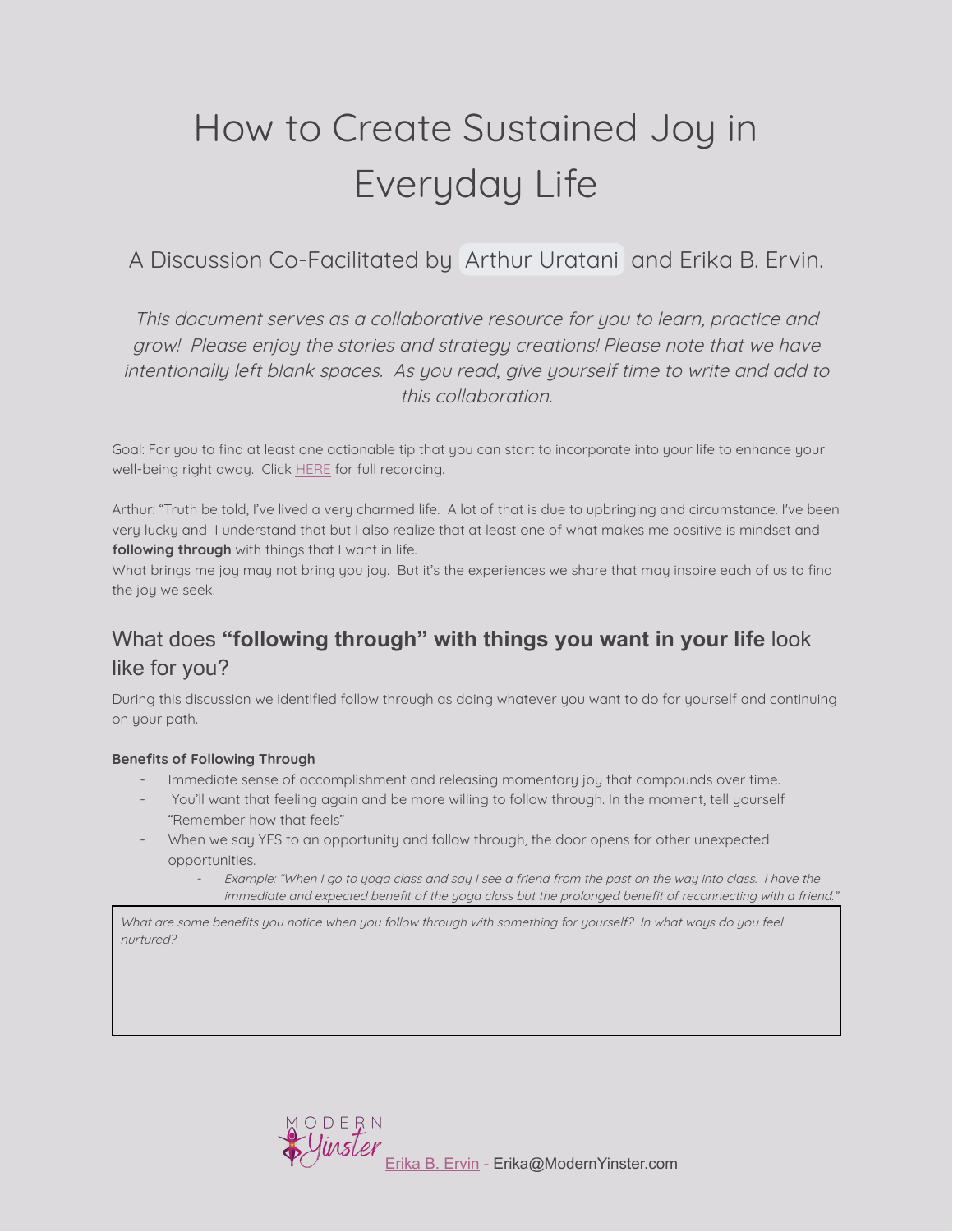The Follow Through Strategy. This is <sup>a</sup> compilation of answers by the participants. Graphic Created by <sup>a</sup> participant, Emily Hirsekorn



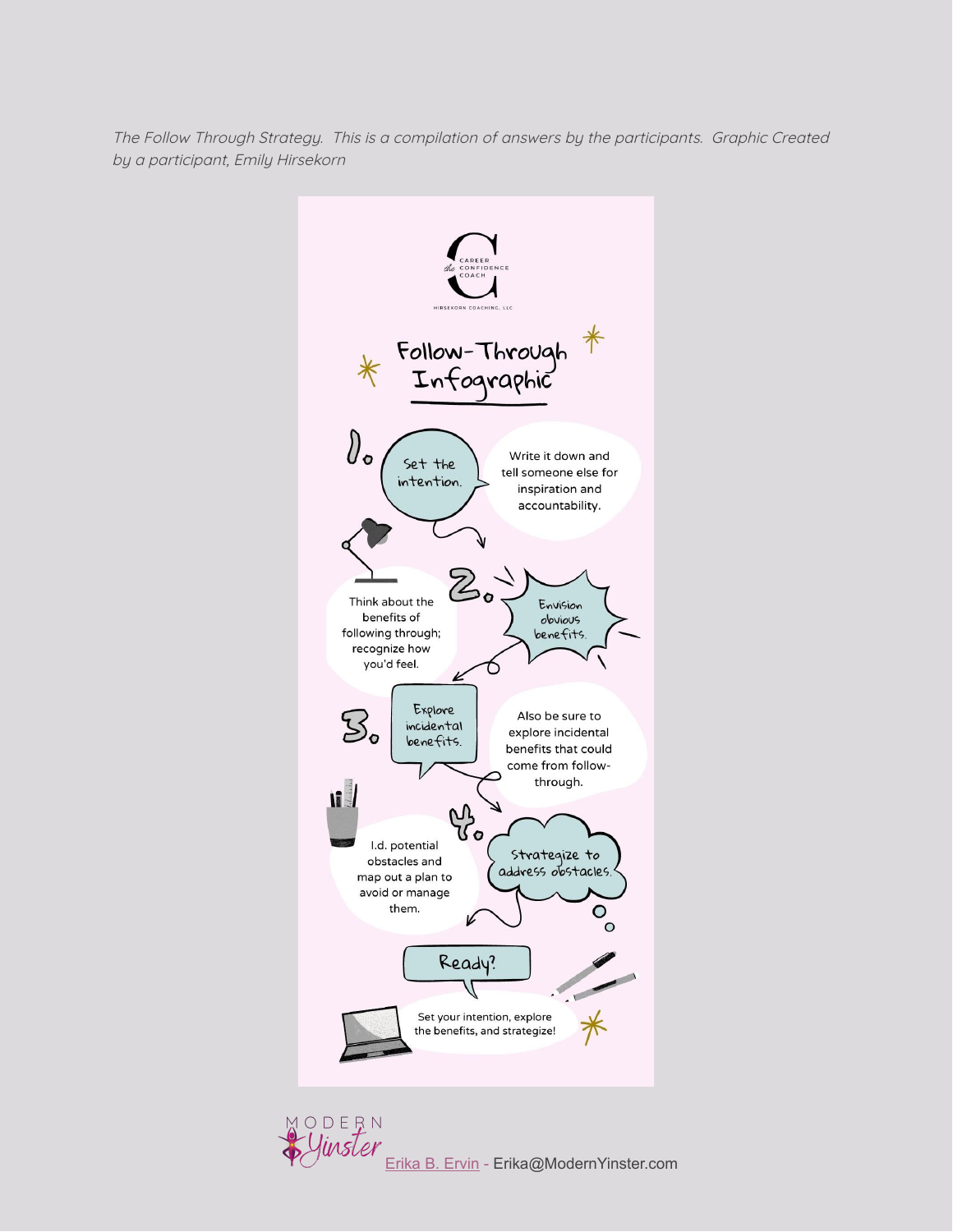## REFRAME YOUR MINDSET AROUND JOY:

I usually apply this Follow Through process to my things I HAVE to do or I NEED to do. I haven't applied this to joy. Many of the things I do on a daily basis are achievements but don't necessarily bring me joy.

#### **What are things you do for joy that isn't necessarily a Check Mark for you?**

Arthur: One thing a day that brings me joy. Something that makes me smile or laugh

- Watch Simpsons or Seinfeld Regardless of how my day goes, that's one thing I always do.
- Engaging with inner child
- Instead of scootering to yoga, I walk and clear my mind of other people's voices in my head.

What are some simple things that you can do once a day that will bring you joy?

## Create "Transition Times'' that bring you joy.

- Rock Climbing Going to the rock climbing gym before I go home. It allows me to decompress and create fulfillment in something that makes me very happy.
- Gardening
- Walking
- Learning
	- Example: I didn't like using my French Press because I didn't understand it. Once I learned it, it fulfilled me. Breaking instant gratification by focusing on prolonged gratification and joy.

## The Small Things Add Up

We often feel like we have to do something extreme to find change that brings us joy. Little things like walking child to school, snuggling with fur baby,

Example: I hated all things I wasn't good at b/c I wanted the end goal. When we see someone successful on social media,I that's all we see. We didn't see the baby steps to get us there. We don't allow ourselves the time to learn, be repetitive and take these small simple steps to get there.

>> British Cycling Team Success Story. [\[Link\]](https://youtu.be/5ugyeByDxvQ)

[\[Marshmallow](https://youtu.be/QX_oy9614HQ) Studu]